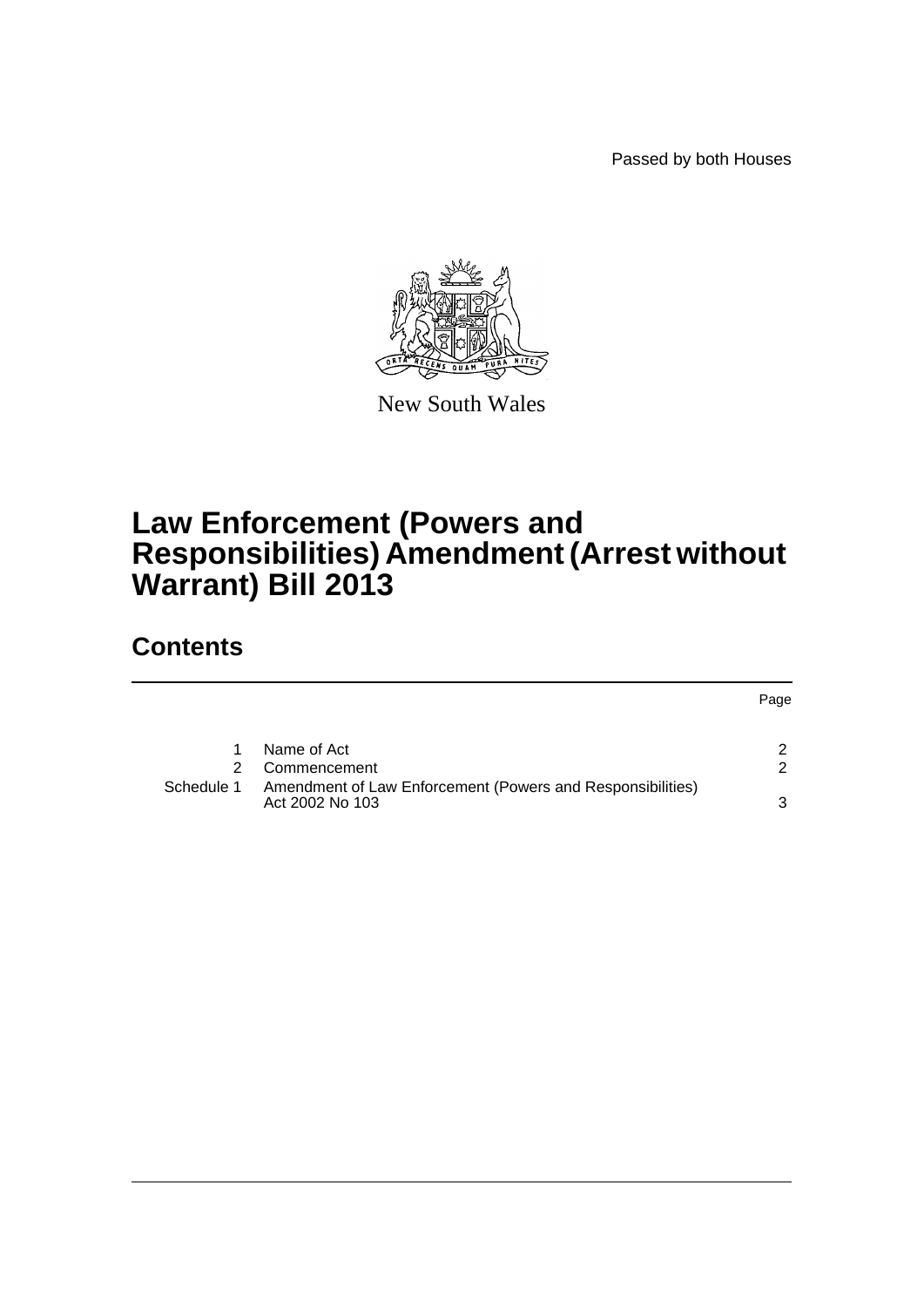*I certify that this public bill, which originated in the Legislative Assembly, has finally passed the Legislative Council and the Legislative Assembly of New South Wales.*

> *Clerk of the Legislative Assembly. Legislative Assembly, Sydney, , 2013*



New South Wales

# **Law Enforcement (Powers and Responsibilities) Amendment (Arrest without Warrant) Bill 2013**

Act No , 2013

An Act to amend the *Law Enforcement (Powers and Responsibilities) Act 2002* to extend police powers of arrest without warrant.

*I have examined this bill and find it to correspond in all respects with the bill as finally passed by both Houses.*

*Assistant Speaker of the Legislative Assembly.*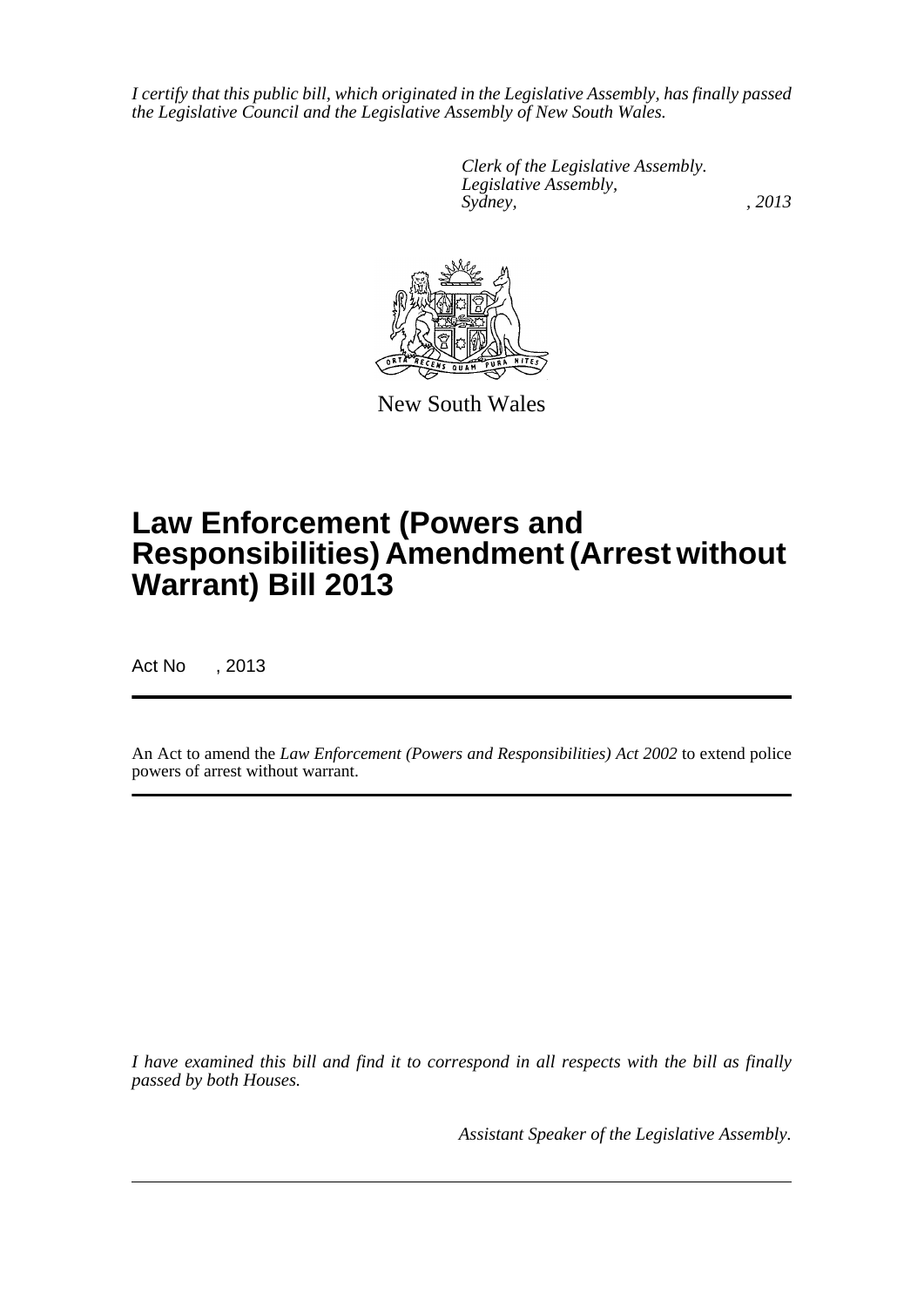Law Enforcement (Powers and Responsibilities) Amendment (Arrest without Warrant) Bill 2013 [NSW]

#### <span id="page-2-0"></span>**The Legislature of New South Wales enacts:**

#### **1 Name of Act**

This Act is the *Law Enforcement (Powers and Responsibilities) Amendment (Arrest without Warrant) Act 2013*.

#### <span id="page-2-1"></span>**2 Commencement**

This Act commences on a day to be appointed by proclamation.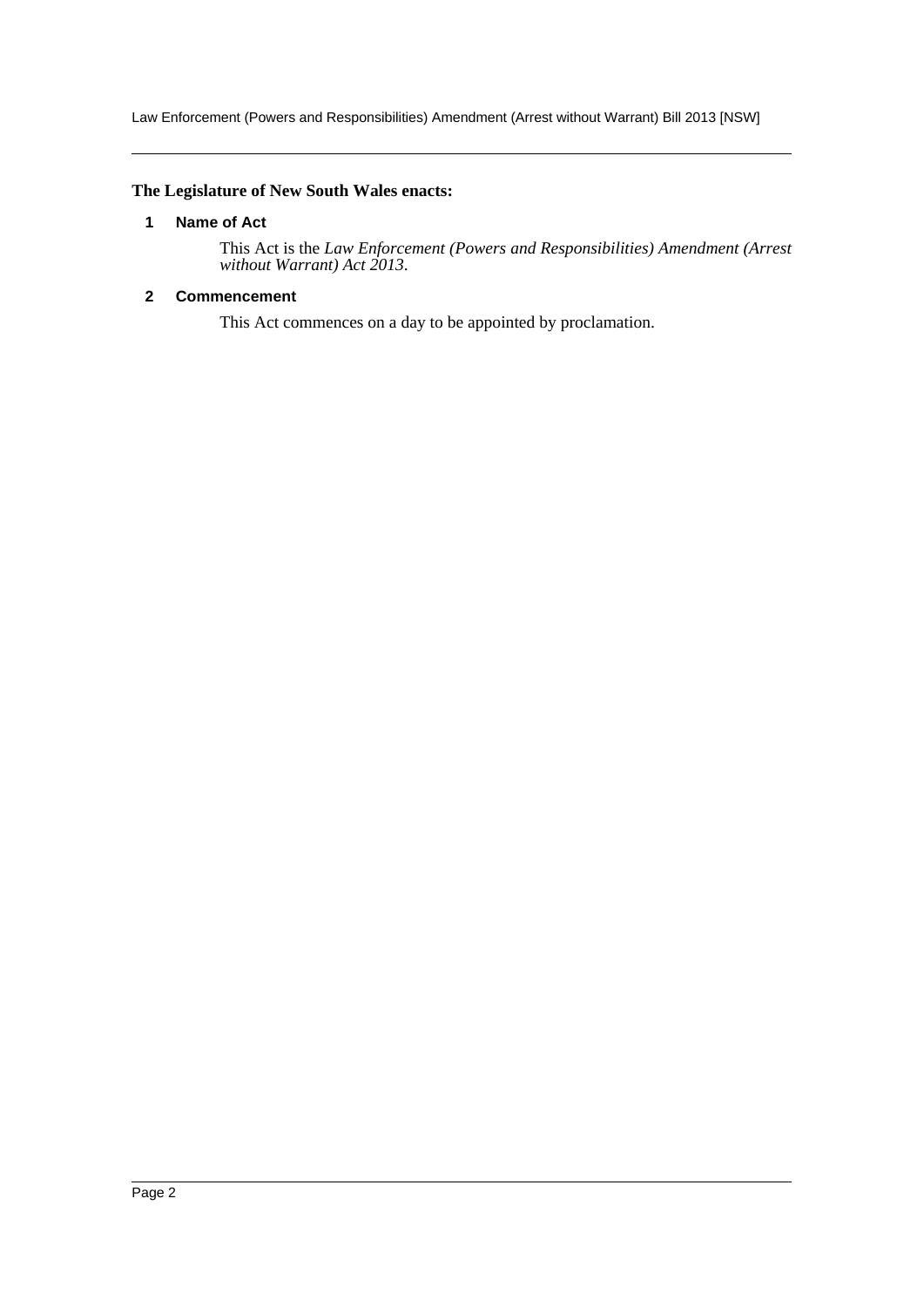### <span id="page-3-0"></span>**Schedule 1 Amendment of Law Enforcement (Powers and Responsibilities) Act 2002 No 103**

#### **[1] Section 99**

Omit the section. Insert instead:

#### **99 Power of police officers to arrest without warrant** (cf Crimes Act 1900, s 352, Cth Act, s 3W)

- (1) A police officer may, without a warrant, arrest a person if:
	- (a) the police officer suspects on reasonable grounds that the person is committing or has committed an offence, and
	- (b) the police officer is satisfied that the arrest is reasonably necessary for any one or more of the following reasons:
		- (i) to stop the person committing or repeating the offence or committing another offence,
		- (ii) to stop the person fleeing from a police officer or from the location of the offence,
		- (iii) to enable inquiries to be made to establish the person's identity if it cannot be readily established or if the police officer suspects on reasonable grounds that identity information provided is false,
		- (iv) to ensure that the person appears before a court in relation to the offence,
		- (v) to obtain property in the possession of the person that is connected with the offence,
		- (vi) to preserve evidence of the offence or prevent the fabrication of evidence,
		- (vii) to prevent the harassment of, or interference with, any person who may give evidence in relation to the offence,
		- (viii) to protect the safety or welfare of any person (including the person arrested),
			- (ix) because of the nature and seriousness of the offence.
- (2) A police officer may also arrest a person without a warrant if directed to do so by another police officer. The other police officer is not to give such a direction unless the other officer may lawfully arrest the person without a warrant.
- (3) A police officer who arrests a person under this section must, as soon as is reasonably practicable, take the person before an authorised officer to be dealt with according to law. **Note.** The police officer may discontinue the arrest at any time and without taking the arrested person before an authorised officer—see section 105.
- (4) A person who has been lawfully arrested under this section may be detained by any police officer under Part 9 for the purpose of investigating whether the person committed the offence for which the person has been arrested and for any other purpose authorised by that Part.
- (5) This section does not authorise a person to be arrested for an offence for which the person has already been tried.
- (6) For the purposes of this section, property is connected with an offence if it is connected with the offence within the meaning of Part 5.